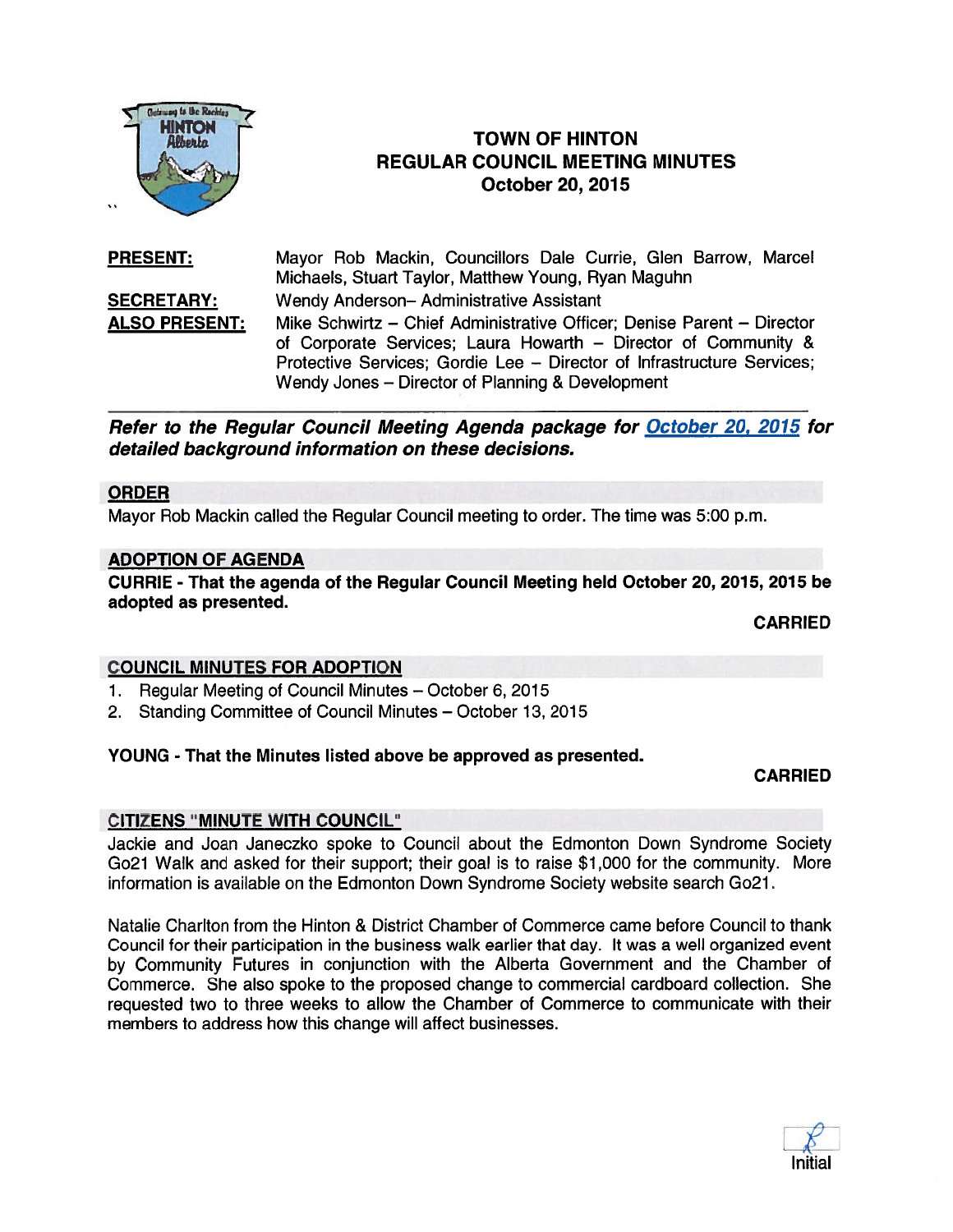### DELEGATIONS AND PRESENTATIONS

### 1. EIder Abuse Prevention Initiative

Charlene Sitar provided Council with background information on the Elder Abuse Prevention Initiative and provided highlights of the program.

### 2. Fortis Alberta ' -

Nicky Smith, Stakeholder Relations Manager — West, presented the 2015 Franchise Report for the Town of Hinton.

### 3. Hinton Grant Funding Advisory Committee

Garth Griffiths and Albert Ostashek spoke to Council about the recommendations of the Community Grant Program committee for Intake #2. Council thanked the committee for their hard work.

### ACTION ITEMS

### 1. Community Grant Program Intake #2

BARROW - That Council approves the Community Grant Program funding for Intake #2 as recommended by the Hinton Grant Funding Advisory Committee outlined in Attachment #1.

CARRIED

#### 2. Commercial Cardboard Collection

TAYLOR - That Council direct Administration to discuss commercial cardboard collection transition with the Chamber of Commerce for <sup>a</sup> three week period.

CARRIED

Council called <sup>a</sup> 5 minute recess. The time was 6:50 PM. The meeting reconvened at 6:58 PM

YOUNG - That Council approves that Commercial Businesses will be responsible for the collection and transportation of their cardboard for recycling purposes and that the Town allows for <sup>a</sup> transition period where the Town will cover the cost of collection until March 31, 2016.

CARRIED

### 3. Bank Proposal

TAYLOR - That the Town of Hinton approves continuing with <sup>a</sup> banking services agreemen<sup>t</sup> with the Alberta Treasury Branch — ATB Hinton for 5 years from January 1, 2016 to December 31, 2020.

CARRIED

### 4. Fortis Municipal Franchise Fee for 2016

MACKIN - That Council maintains the Hinton municipal franchise fee rider applied to all Fortis Alberta distribution tariffs, except riders and rebates, at 10.70%.

CARRIED

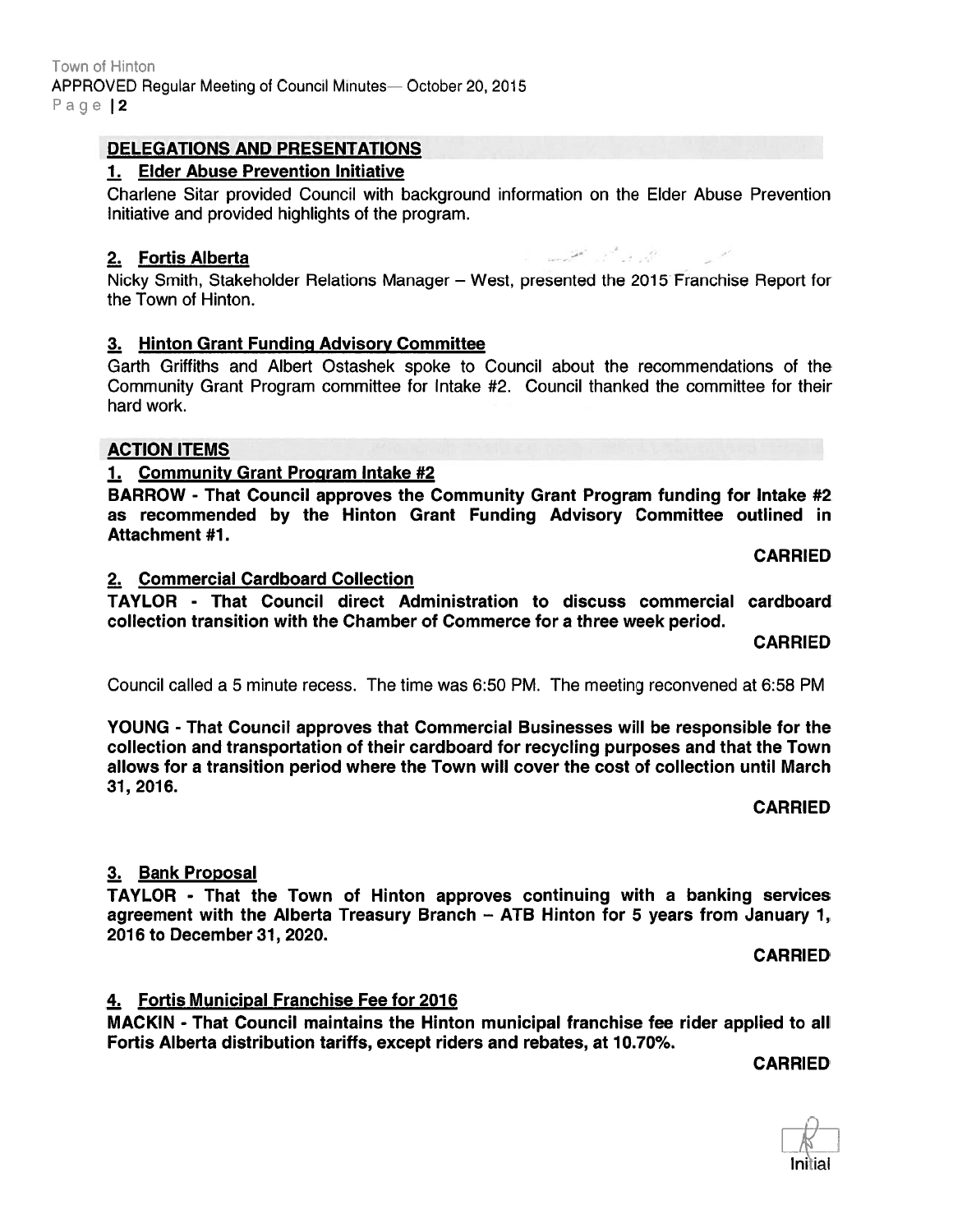### 5. Nuisance Bylaw #1101

YOUNG - That Nuisance Bylaw #1101 receives third and final reading.

CARRIED

### 6. Land Sale — Innovista Phase <sup>I</sup> — Lot <sup>3</sup> (351 Fleming Drive)

YOUNG - That Council accep<sup>t</sup> the offer from Mid-Nite Sun Transportation Ltd. to purchase 351 Fleming Drive (Lot 3, Block 1, Plan 082 1008) located in Innovista Phase I at the price with terms/conditions as previously circulated and reviewed by Council In Camera.

CARRIED

### 7. Land Sale — Innovista Phase <sup>I</sup> — Lot 5 (397 Fleming Drive)

CURRIE - That Council accep<sup>t</sup> the offer from Dutchwest Mechanical Services Ltd. to purchase 397 Fleming Drive (Lot 5, Block 1, Plan 082 7008) located in Innovista Phase I at the price with terms/conditions as previously circulated and reviewed by Council In Camera.

#### CARRIED

### INFORMATION ITEMS

- 1. Council Information Package #1 previously circulated October 7, 2015
- 2. Council Information Package #2 previously circulated October 14, 2015

# YOUNG - That Council Information Packages #1 and # <sup>2</sup> be accepted for information. CARRIED

## REPORTS FROM MAYOR, COUNCIL, CHIEF ADMINISTRATIVE OFFICER

### 1. Council Reporting (Training/Conferences/CEAC, Listening Teams, All Other Committees)

Councillors reported on the various committees, meetings and activities they attended since the last Regular Council meeting and what they <sup>p</sup>lan on attending in the coming weeks.

#### MACKIN — That <sup>a</sup> congratulatory letter be sent to Mr. Eglinski on his re-election to parliament.

CARRIED

### 2. Chief Administrative Officer Report

Chief Administrative Officer Mike Schwirtz provided an update on administrative matters.